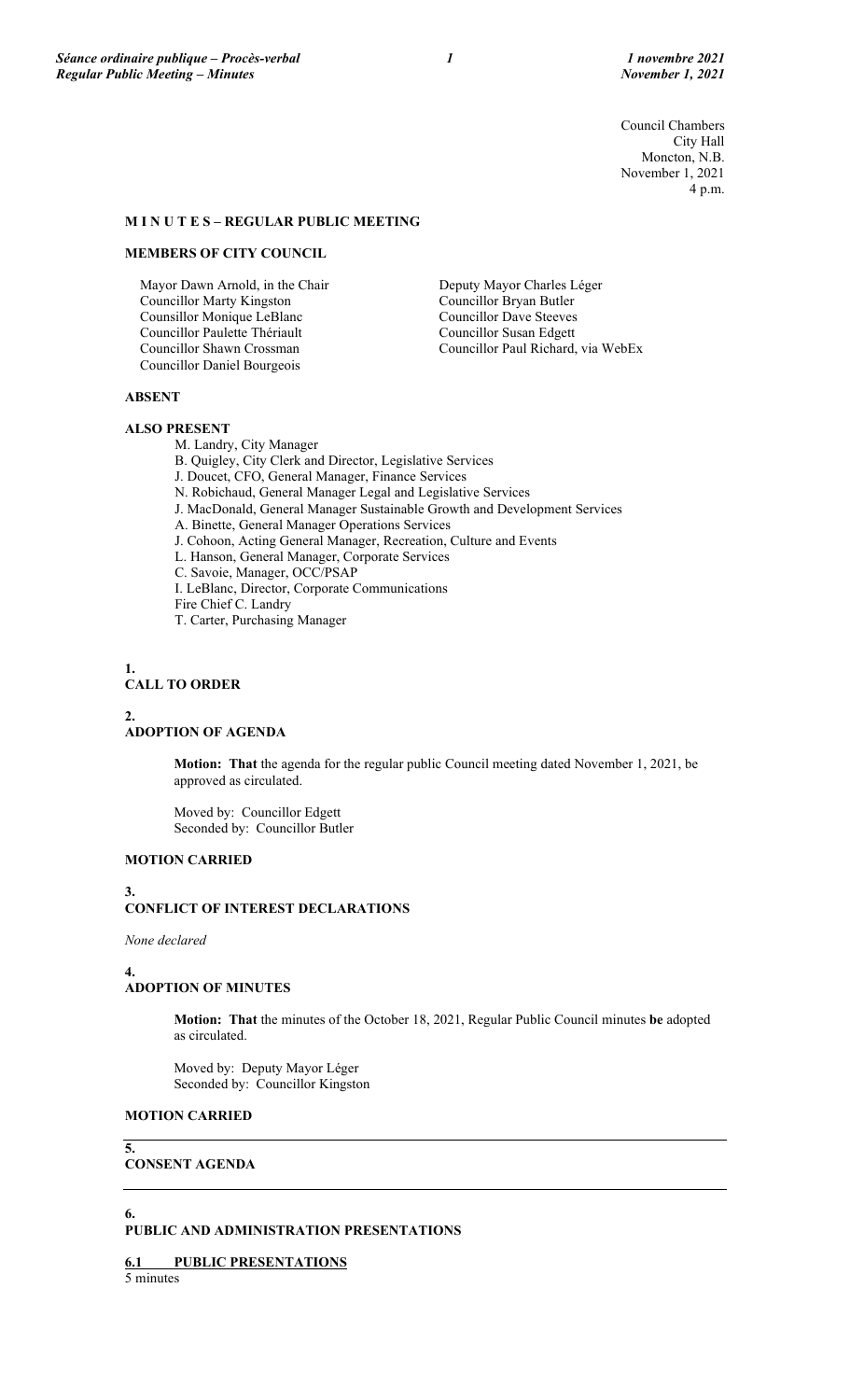6.1.1 **Presentation** – Factors impacting citizen participation in municipal affairs – Frank Vandenburg Mr. Vandenburg spoke to the factors that impact citizens from participating in municipal affairs. He indicated that he has been chair of the Enhancing Democracy Committee for the past 8 years. The committee was asked to take on an advisory role regarding Council issues. He spoke about a recent committee meeting held on October 21, where committee members felt uncomfortable providing their opinions as they felt that they would be attacked by a member on the committee.

Councillor Butler interjected that this item should be discussed in an in-camera session.

**Motion: That** Council recess to an in-camera session @ 4:10 p.m.

Moved by: Councillor Thériault Seconded by: Councillor Butler

#### **MOTION CARRIED**

**Motion: That** the meeting reconvene in public @ 4:33p.m.

Moved by: Councillor Crossman Seconded by: Councillor Steeves

### **MOTION CARRIED**

The City Manager advised the presenters and those in attendance that items 6.1.1 and 6.1.2 will not be heard at this time. Administration will circulate to the presenters a copy of By-law A-1218 – Code of Conduct.

- 6.1.2 **Presentation** Participation in Municipal Affairs: A Citizen's View Carole Chan *Item was not heard at this meeting.*
- 6.1.3 **Presentation** Overdose Prevention Site Debby Warren, Executive Director ENSEMBLE Greater Moncton

Ms. Warren came before Council to provide an update on the Overdose Prevention Site. This service will provide a safe place for people to administer substances under supervision by qualified staff, with the goal to prevent overdose situations. The site will also provide those who are homeless or living precariously, a safe place to administer substances versus using in public places. The service is a harm reduction approach to preventing overdose reactions. She noted that no substance will be provided to clients – they are to supply their own.

Research around the world using this practice has shown that neighbourhoods have seen a decrease in drug paraphernalia and crime rates. The site will be open from Monday-Friday during working hours – and will expire on March 31. An extension has been submitted to the Provincial government and ENSEMBLE will be asking for additional funding for the next fiscal year. It is the hope that additional funding will be used to cover additional operational hours – not only working hours.

6.1.4 **Presentation** – The Light Project – Second Chance Workshop – Jean-Claude Cormier & Léo Johnson, Founder of the Second Chance Workshop and Chairman of the Board

Mr. Cormier thanked the City of Moncton for the \$15,000 in grant funding for the project over the next three years. The original ask was for \$30,000 over the next three years. They have requested the other 2 community to help pay for the purchase of van to shuttle clients to work, appointments, etc. The upkeep of the van will be done by Enviro Plus. Mr. Cormier indicated that if the City of Moncton provides the entire \$30,000, the other two municipalities (Dieppe and Riverview) will provide full funding to the project as well during their budget deliberations. Both the Provincial and Federal Governments are on board with the project.

Councillor Richard requested that details of the request be provided to Council. Mr. Doucet indicated that Council will receive a package containing all grants information that has been received by the City of Moncton. It was also noted that Council can provide additional funding for the project during budget deliberations later this week.

## **Other Presentation**

2 minutes

**Presentation** – Protesting the Police Station – Hafsah Mohammad Ms. Mohammad came before Council to protest the costs, business affiliations, and process of approving the request for construction tender of the RCMP police facility. It is her opinion that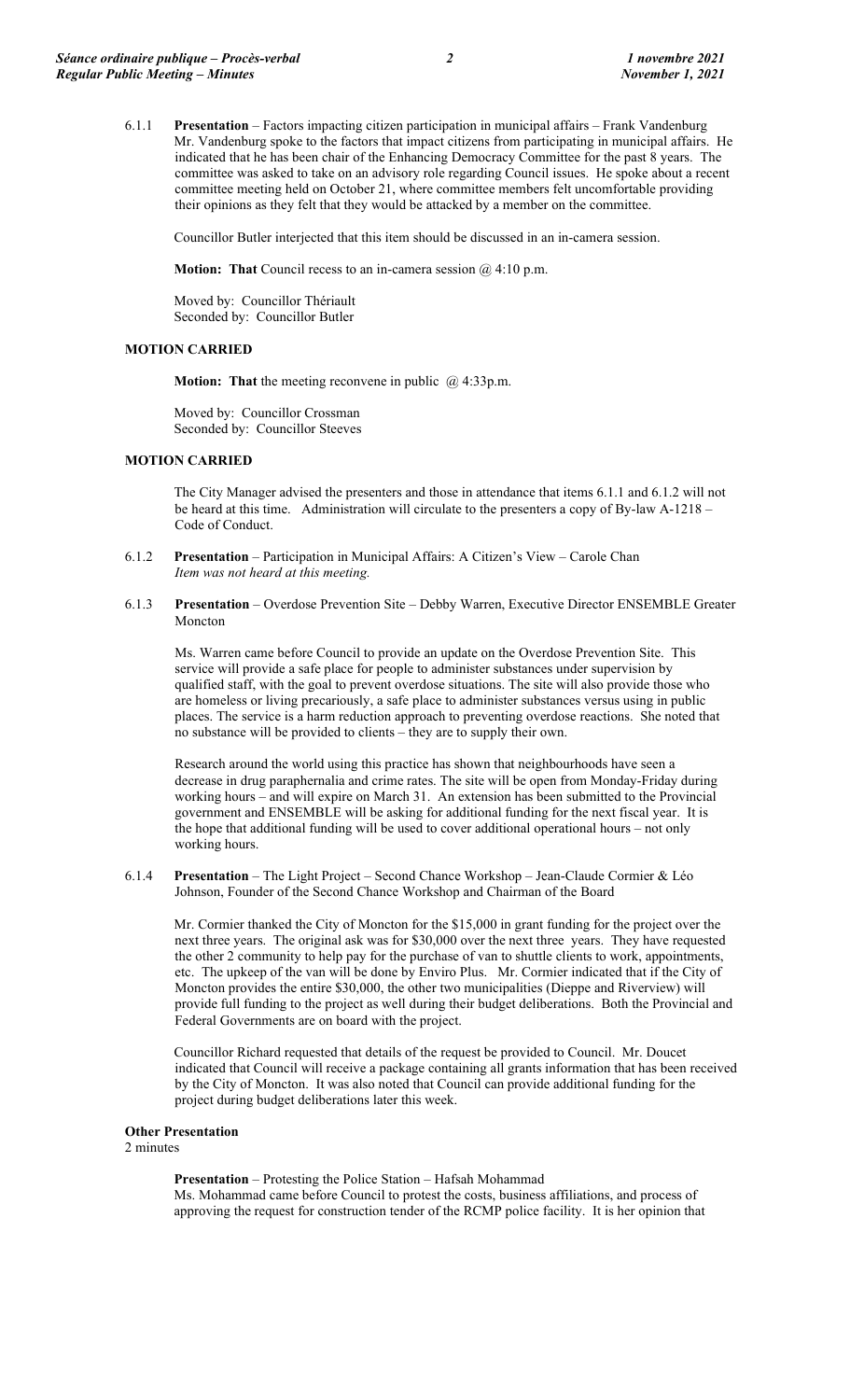the RCMP has a toxic environment, especially towards women. She encouraged women on Council to vote against the building of a new RCMP building.

## **6.2 ADMINISTRATION PRESENTATIONS**

15 minutes

- 6.2.1 **Update RCMP** Codiac RCMP Acting Officer in Charge Ron DeSilva Acting Officer in Charge Ron DeSilva unable to attend the meeting this evening to provide an update. The Clerk indicated that should Council have questions, that Mr. Charles Savoie, Manager, Policing Support Services, is on the line for questions. Council had no questions for Mr. Savoie.
- 6.2.2 **Presentation** 2022-2024 Budget Overview Jacques Doucet, CFO General Manager, Financial Services & Marc Landry, City Manager

Mr. Landry and Mr. Doucet provided Council an overview of the 2022-2024 Budget for the City of Moncton.

## **Key Objectives:**

- Incorporate the Strategic Plan Actions
- Focus on long term sustainability
- Prioritization based on criteria.
- Continues service level
- Incorporate asset management
- Mitigate major property tax increase for taxpayers

Municipalities only receive 10 cents on the dollar to provide services to citizens.

### **Key Facts:**

- Progressing on downtown development target of \$108M by 2023
- Projected full assessment \$128M to \$146M
- Realize assessment \$68.2M
- Year-to-date in 2021 more than 9560 building permits issued with values in excess of \$221M
- City of Moncton offers in excess of 85 services
- Overall assessment growth 10.895

#### **2022 Corporate Budget Overview**

General Operating Budget - \$176.3M Utility Operating Budget \$40.5M

## **Capital Budget**

General Capital –

- \$96.3M Gross Spend this includes the \$54.3M for the police facility
- \$71.5M Borrowing
- Utility Capital
	- \$12.6M Cross Spend
	- \$9.9M Borrowing

## **General Operating Budget**

**Highlights**

- Presenting balanced budget
	- $\circ$  10.89% in 2022
	- o 4% in 2023 (projected)
	- o 2% in 2024 (projected)
- Decreased property tax rate from \$1.6497 to \$1.5472
- Maintain service levels and strategic investments in key areas
- Fiscal position is healthy and manageable
- Impacts of COVID-19 impacts
- Debt management annual bowing is limited to \$17M in 2022 and future years based on affordability (excluding the new police facility)

## **Where 2022 tax dollars will be spent:**

- Ages and benefits 33.49%
- Other (Maintenance and repairs, utilities, fuel, grants, etc.) 19.44%
- CRPA contract costs  $-15.73\%$
- Fiscal costs  $-11.40\%$
- Contract  $-7.79%$
- Deposit to reserves  $-7.39\%$
- Capital from Operating 4.76%

#### **Utility Operating Budget – Water and Wastewater Highlights**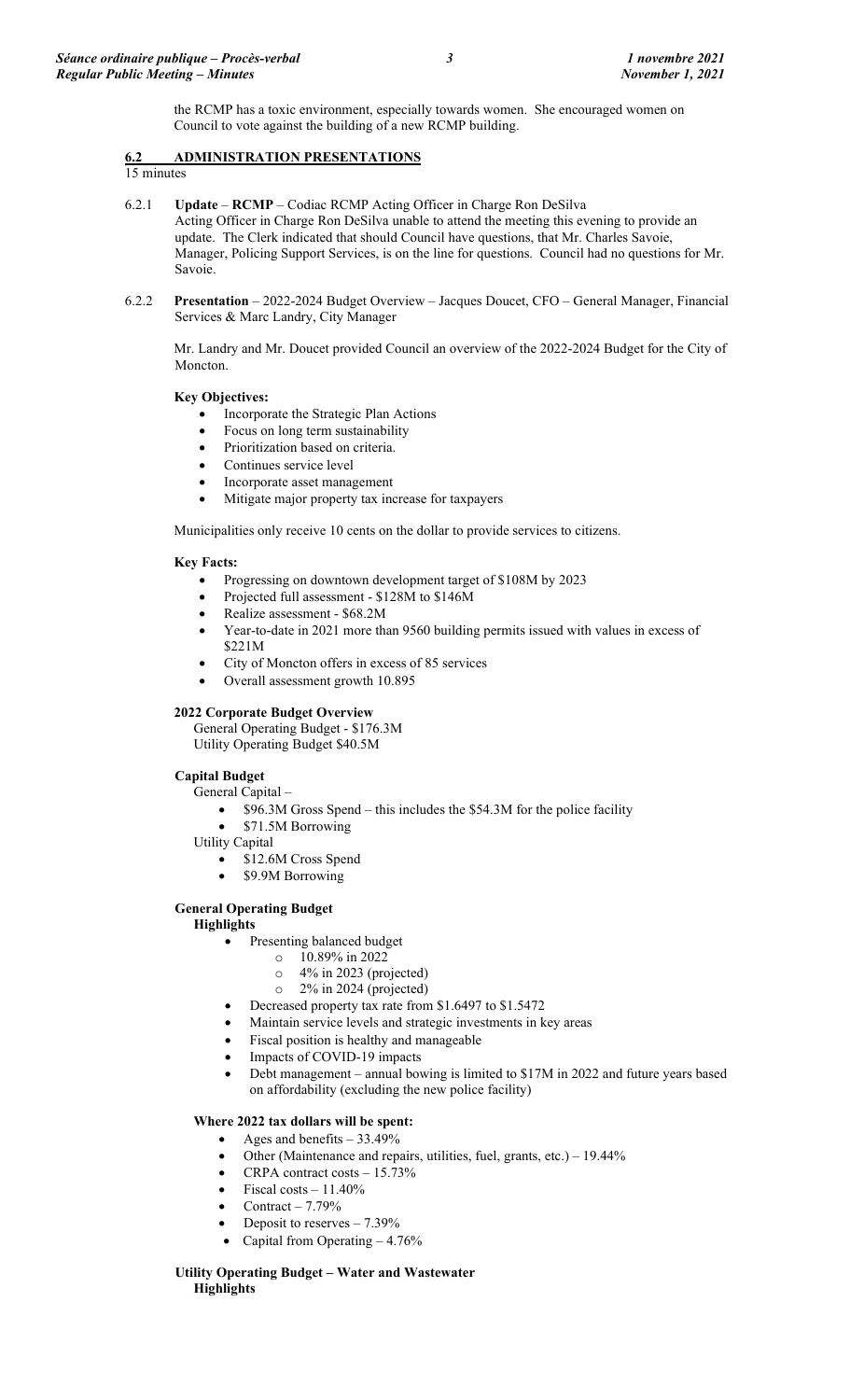- Stable rate increase
- Maintain and service levels
- Fiscal position is healthy and manageable

#### **Rate increase**

- To avoid major rate fluctuation
	- o Contribution to capital form operating to reduce future debt
		- o Rate stabilization reserve

#### **Rate Supported Services**

- Fiscal services  $-34.01\%$
- Sanitary sewer 28.52%
- Administration 13.59%
- Transmission and distribution 11.95%
- Purification- 8.91%
- Power and pumping  $-1.76%$
- Source of supply  $-1.26\%$

#### **Summary**

- Considering rate freeze in 2021, rates are stable
- Fiscal situation is sustainable
- Continue monitoring potential future impacts
- Strategic prioritization is key

### **General Operating Budget**

#### **Highlights**

- Maximum net debt at
	- o \$71.5M for 2022 (Police facility)
	- o \$17.0M for 2023
	- $\circ$  \$15.8M for 2024<br> $\circ$  \$17.1M for 2025
	- $\frac{\text{S17.1M}}{\text{O}}$  \$15.3M for 2026
	- \$15.3M for 2026
	- Asset management recapitalization target 75%
- Prioritization based on criteria

## **General Capital Budget Overview**

- Police facility \$54,300,000
- Transportation services \$35,392,757
- Recreation services \$2,782,000
- Economic Development and Events \$2,300,000
- Tourism and Culture \$619,192
- Protective services \$169,130
- General Government \$700,000

#### **Grand Total** - \$96,263,070

#### **Utility Capital Budget**

#### **Highlights**

- Sanitary sewer upgrades \$6.9M
- Street Reconstruction Water Component \$5.4M
- Other \$0.3M

**Grand total** – 2022 Utility Capital Budget - \$12.6M

#### **On-going consideration**

- Revenue sources vs costs
- Climate change impacts
- Increased pressure on services levels
- External funding from other levels of government
- Unknown short and long-term impacts relating to COVID-19

Mr. Doucet indicated that Administration will continue to be strategic in their approach and continue to monitor potential future impacts that could occur. The City of Moncton's fiscal position is positive.

### **7.**

## **PLANNING MATTERS**

**8.**

**STATEMENTS BY MEMBERS OF COUNCIL**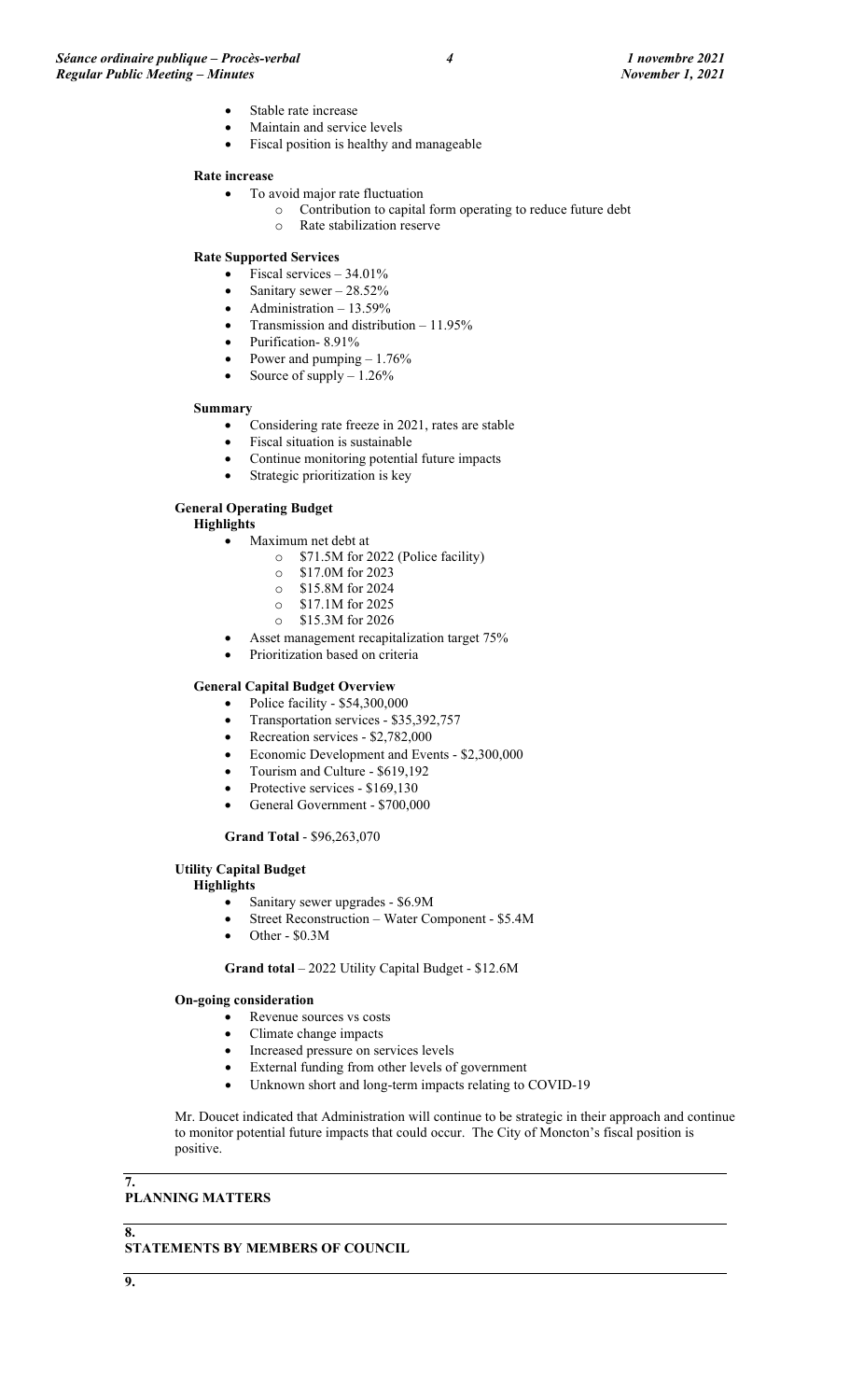#### **REPORTS AND RECOMMENDATIONS FROM COMMITTEES AND PRIVATE MEETINGS**

9.1 **Recommendation(s)** – Special Committee of Whole – October 18, 2021

The City Manager, Mr. Landry, advised Council the Strategic Plan is now ready to approve. All the recommendations received at the October 21, 2021; Committee of the Whole from Council have been incorporated within the plan. These have been included in your agenda package.

**Motion: That** Moncton City Council approve the City of Moncton 2022 Strategic Plan in principle.

*Moved by: Councillor Thériault Seconded by: Councillor Butler*

#### **MOTION CARRIED**

9.2 **Recommendation(s)** – Committee of Whole – October 25, 2021

**Motion: That** administration be directed to implement the proposed modifications to the Sidewalk Clearing Plan for the 2021/2022 season, presented at the Committee of the Whole meeting of October 25, 2021.

*Moved by: Councillor Richard Seconded by: Councillor Steeves*

### **MOTION CARRIED**

#### **10. REPORTS FROM ADMINISTRATION**

10.1 **Presentation** – 2022 BIA Budget – Anne Poirier-Basque, Executive Director

Ms. Poirier-Basque provided an overview of the role of the Downtown Moncton Centre-ville in the City of Moncton. Once again, this year a fixed rate of \$0.16 per \$100 assessment. The BIA property assessment base for 2022 is \$528,692,400.

The annual procedure prescribed by the Business Improvement Areas Act, R.S.N.B. 2014, c.102 (Act) regarding the Special Business Improvement Levy to generate the funding for the 2022 DMCI Operating Budget includes the budget submission of the DMCI's Board. The proposed 2022 DMCI budget is attached hereto. The 2022 DMCI budget was presented to its membership and accepted on September 21, 2021 and was subsequently amended upon receipt of BIA assessment numbers on October 7, 2021 from the province.

**Motion: That** Moncton City Council authorize the City Clerk to give notice which is to be published in accordance with the requirements contained in the Business Improvement Areas Act, R.S.N.B. 2014, c.102, on the 2022 budget submitted by Downtown Moncton Centre-ville Inc.

*Moved by: Councillor Bourgeois Seconded by: Councillor Thériault*

Councillor Thériault recommended that perhaps natural decoration, such as wreathes, Christmas trees, etc. be used in the downtown BIA core are as opposed to plastic or non-environmentally friendly ornaments.

*Councillor Edgett left the meeting* 

### **MOTION CARRIED**

### 10.2 **Request for Proposal RFP21-071** – Valve and Valve Chamber Condition Assessment and Master Plan

**Motion: That** Moncton City Council approve Administration's recommendation to award Request for Proposal #RFP21-071 – Valve, Valve Chamber Condition Assessment and Master Plan to the Proponent having received the highest total score, being Pure Technologies Ltd. for the Total Bid Price of \$1,122,413.80 including H.S.T. @ 15% and Estimated Disbursements.

It is also recommended that a Five Percent (5%) Contingency Allowance in the amount of \$56,120.70, including H.S.T. @ 15% be established for this project, should any additional costs be required to address unforeseen or unknown site conditions.

*Moved by: Deputy Mayor Léger Seconded by: Councillor LeBlanc*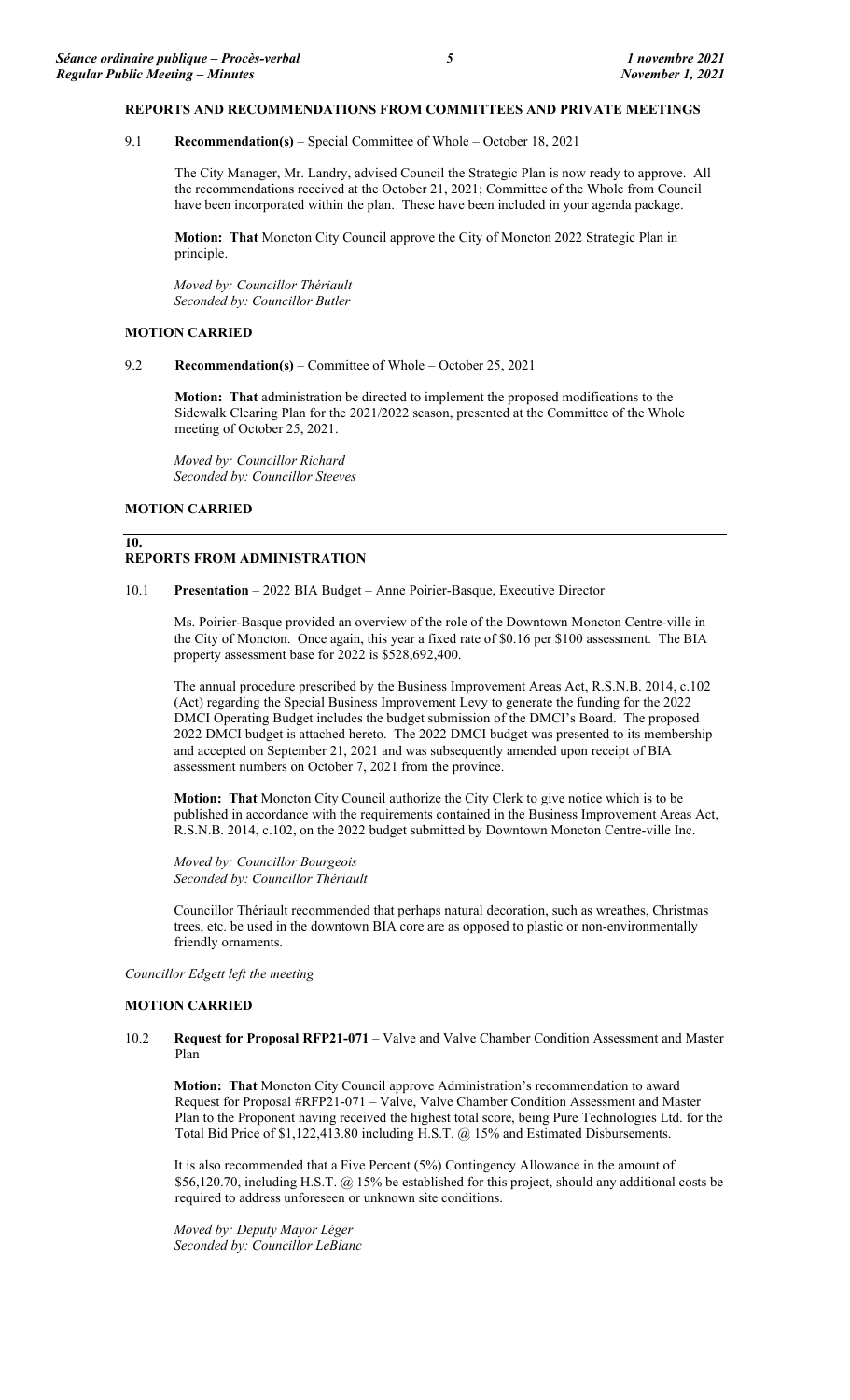Deputy Mayor Léger requested that the City's Communication Department provide an overview of this project on the City's website, including some of the information found within the CRF provided to Council.

*Councillor Edgett retuned to the meeting*

#### **MOTION CARRIED**

10.3 **Tender TCS21-058** – Snow Clearing – Avenir Centre Parking Lot, Plaza, Walkways and Exit Doors

**Motion: That** Moncton City Council approve Administration's recommendation to award Tender #TCS21-058 – Snow Clearing – Avenir Centre Parking Lot, Plaza, Walkways and Exit Doors to the lowest Bidder meeting the Terms and Conditions and General Specifications set out in the Tender, being LSR Enterprise Ltd., for the Total Tendered Price of \$80,500.02, including H.S.T. @ 15%, for a twelve (12) month period with options to extend the agreement up to a maximum of four (4) additional twelve (12) month periods, if it is in the City's best interests to do so.

*Moved by: Deputy Mayor Léger Seconded by: Councillor Steeves*

#### **MOTION CARRIED**

10.4 **Motion** To Review Policing Services – Councillor Daniel Bourgeois

**Whereas** policing is the only service the City of Moncton is legally obligated to provide;

**Whereas** policing services represent a significant portion of the City's annual operating budget, and will represent a significant portion of the City's capital budget if a new police station is constructed;

**Whereas** the recent collective bargaining exercise between the provider of policing services in the City of Moncton, namely the members of the Royal Canadian Mounted Police, and their employer, the Government of Canada, resulted in a significant increase to salaries and benefits awarded to RCMP members retroactive to 2016, as well as a significant increase for the foreseeable future;

**Whereas** salaries and benefits represent the majority of the City's investments in policing services;

**Whereas** the City of Moncton has no control over RCMP members' compensation package and does not participate in the RCMP's collective bargaining process, yet must respect the results;

**Whereas** the Parliament of Canada's Standing Committee on Public Safety and National Security recently recommended that the RCMP cease to provide its policing services to municipalities and that the Government of Canada work with Provinces and municipalities that presently receive their policing services from the RCMP establish their own police forces in the future;

**Whereas** the Union of New Brunswick Municipalities recently adopted a resolution calling for a review of policing services provided in the Province of New Brunswick, including in Moncton;

**Whereas** City Council has struggled since 2019 to improve policing services in the City, notably its downtown, by failing to convince the Codiac Regional Policing Authority to reduce the property crime wave in the City and by hiring Community Officers that have limited enforcement authority;

**And whereas** the proposed police station is to be constructed according to national RCMP standards that will be irrelevant if the RCMP no longer provides policing services in the future, and its size and costs are driven mostly by the number of Staff working within the building, which makes its size and costs impossible to predict until the fate of policing services is determined more definitively;

**It is resolved that** the City of Moncton pause the construction of the police station until the fate of the RCMP as a municipal policing services provider is determined more definitively.

**It is further resolved that** the City of Moncton hire an impartial expert on policing services in 2022 to update the 2010 policing services study in light of the aforementioned increases to RCMP salaries and benefits and the possibility the RCMP will no longer provide policing services to municipalities, as well as recent research on 'right-sizing' police forces and alternative public safety measures.

*Moved by: Councillor Bourgeois Seconded by: Councillor Richard*